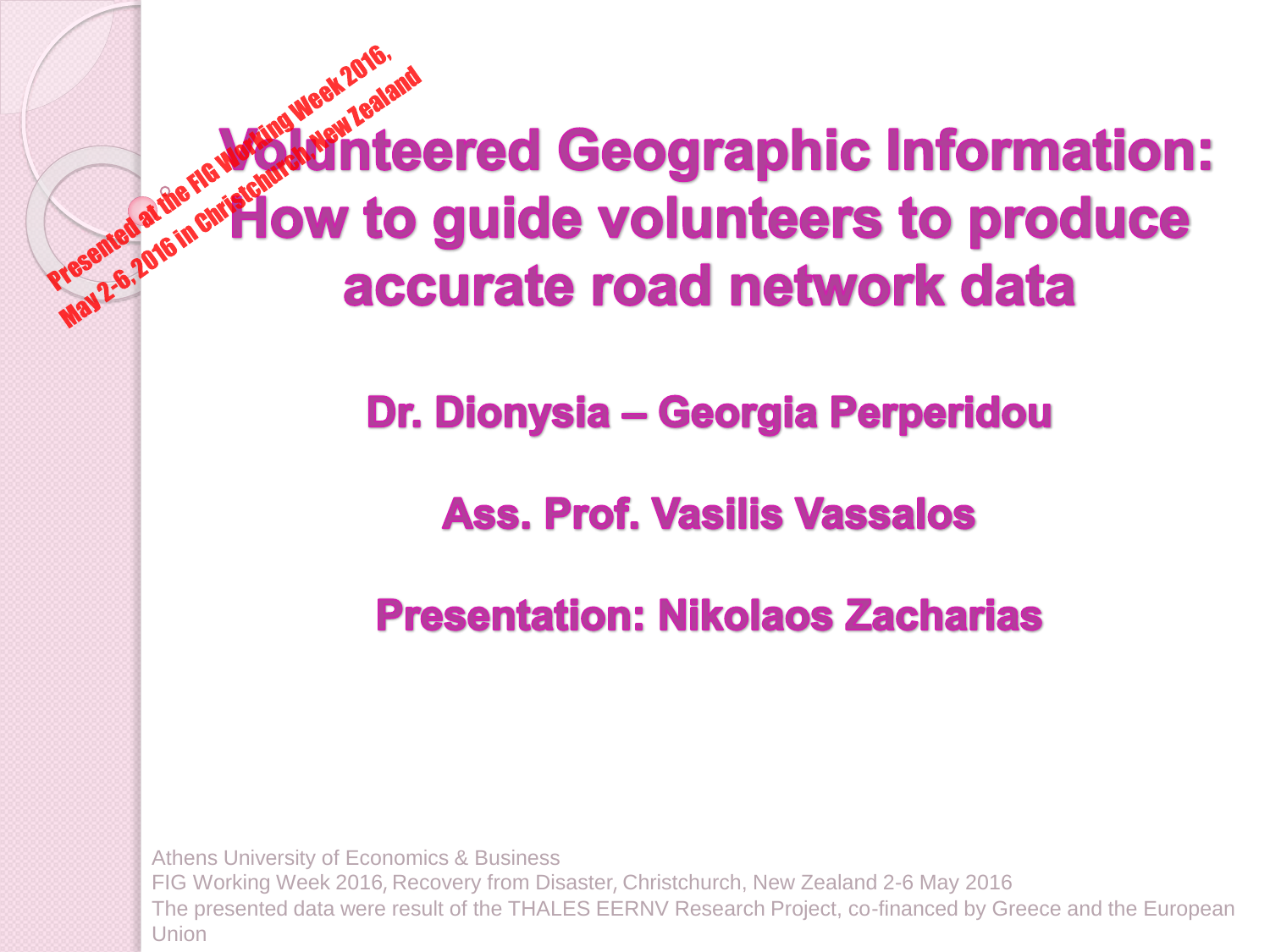#### Production & Distribution of digital Geographic Information & Data

#### **From the second half of 20th Century**

- Under the responsibility of official public institutions or agancies
- Adoption of GIS use by the 1980's (World Bank 2014)
- 1990 US Federal Geographic Data Committee (FDGC) promotes coordination, production & dissemination of geospatial data at USA
- 2007 European Union, INSPIRE Directive sets common Implementation Rules for produaction & Dissemination of geospatial data
- International Organization for Standardization publishes ISO 19113 and ISO 19114 on quality principles for geographic data and framework for quality evaluation on geographic data respectively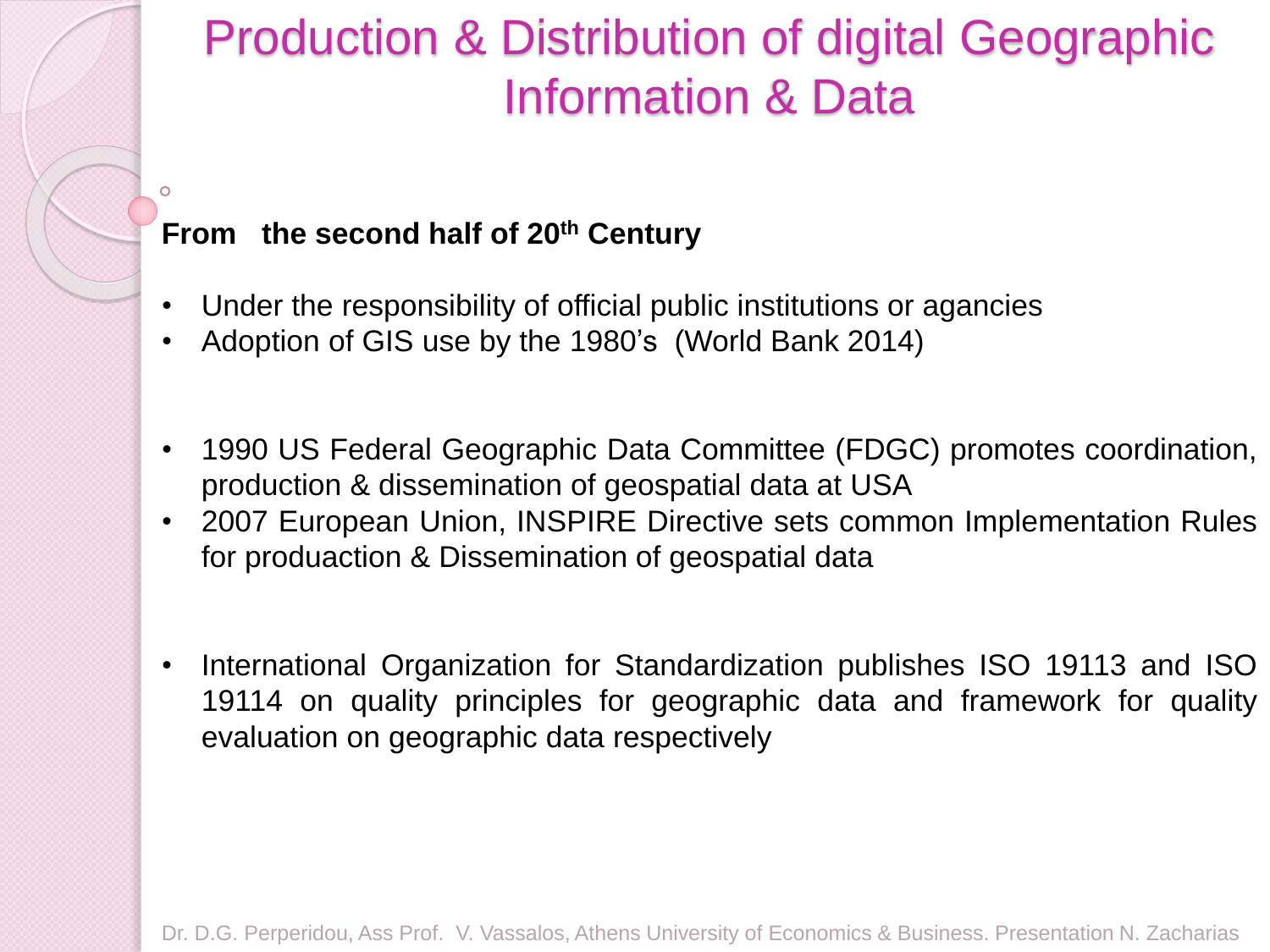

# Volunteered Geographic Information

«*The widespread engagement of large numbers of private citizens, often with little in the way of normal qualifications, in the creation of geographic information, a function that for centuries has been reserved to official agencies*» (Goodchild 2007)

VGI data are:

- Informal
- Inaccurate
- Produced by unqualified volunteers

*But still VGI data are available to all and are based on*

- Creating georeferenced point and lines
- Followed by tags (attributes)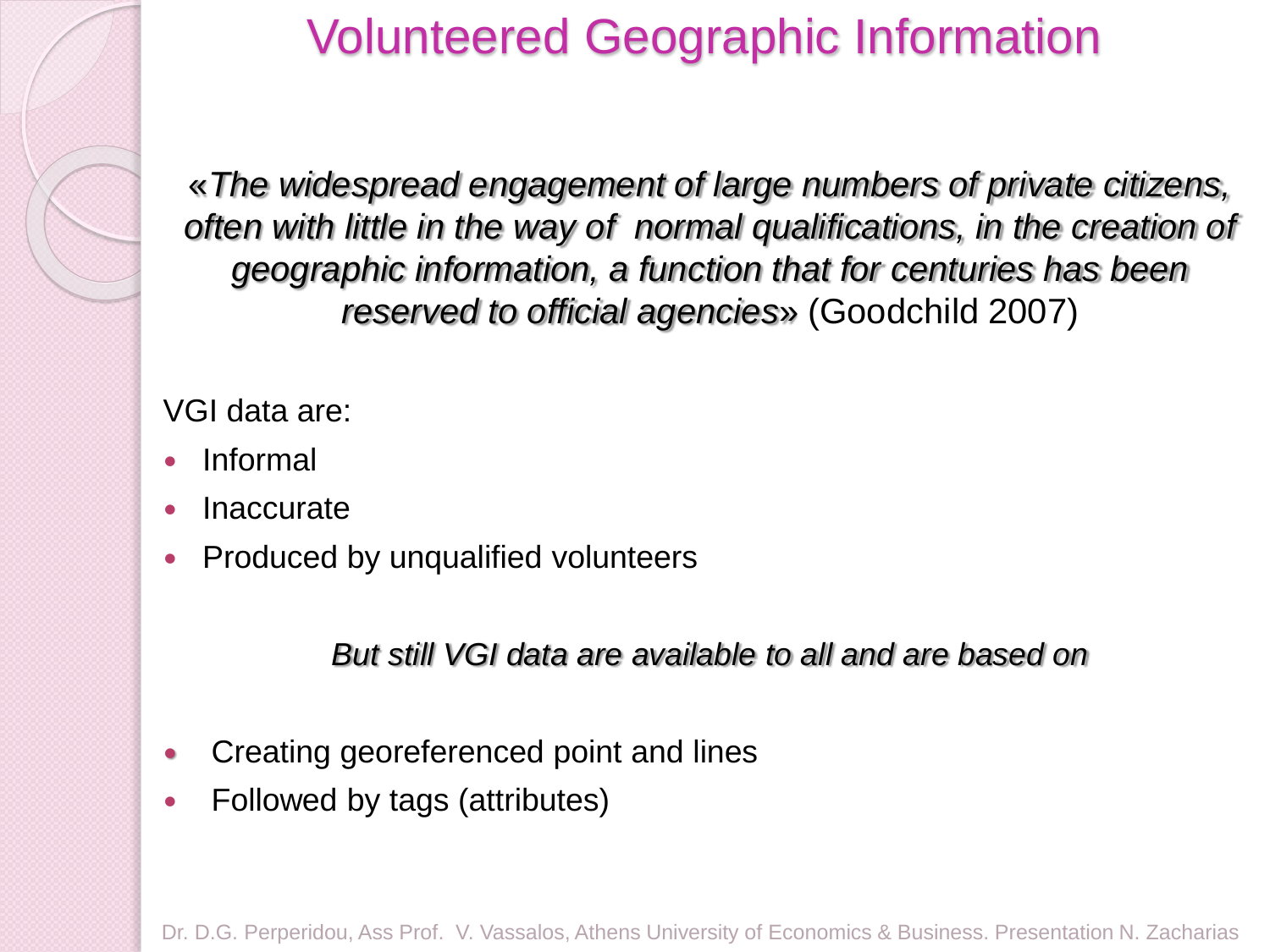

#### Urban road network representation

*"Urban road networks plays a significant role in cities functions, in citizens' way of life and travel patterns, and in urban expansion, since the creation of new residential areas is always followed by road network expansion" (Perperidou 2010)*

In real world urban road network is a complex network. Its road do not have the same length, width or importance. All elements have a specific location on earth surface.

Its Digital Representation includes:

- roads length,
- roads width (determined by the number of lanes),
- roads direction one way roads two-way roads,
- traffic lights locations, for controlling traffic at road junctions,
- traffic rules for uncontrolled road junctions,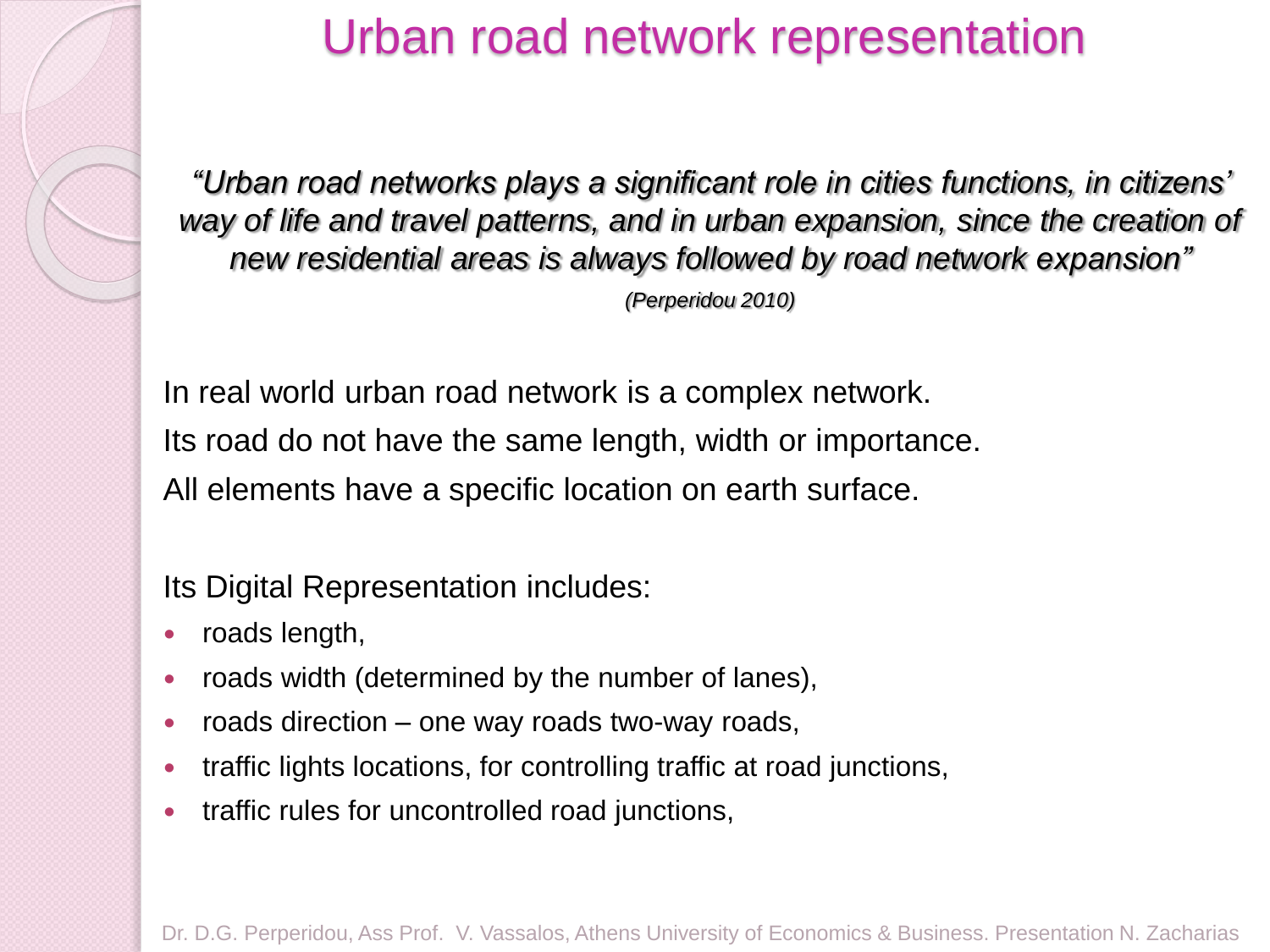

## Official Road Network Datasets

- Produced by public agencies and institutions
- Use georeferenced aerial or satellite orthophotos
- Public bodies employ qualified & expert GIS professionals & cartographers
- Follow certain photo-interpretation rules like:
	- a. Deep knowledge of specific scientific field
	- b. Knowledge of principles, methods & techniques od photo-interpretation
	- c. Knowledge of general and specific models, which exists in the under investigation area
	- d. Ability to participate in multi-disciplinary projects.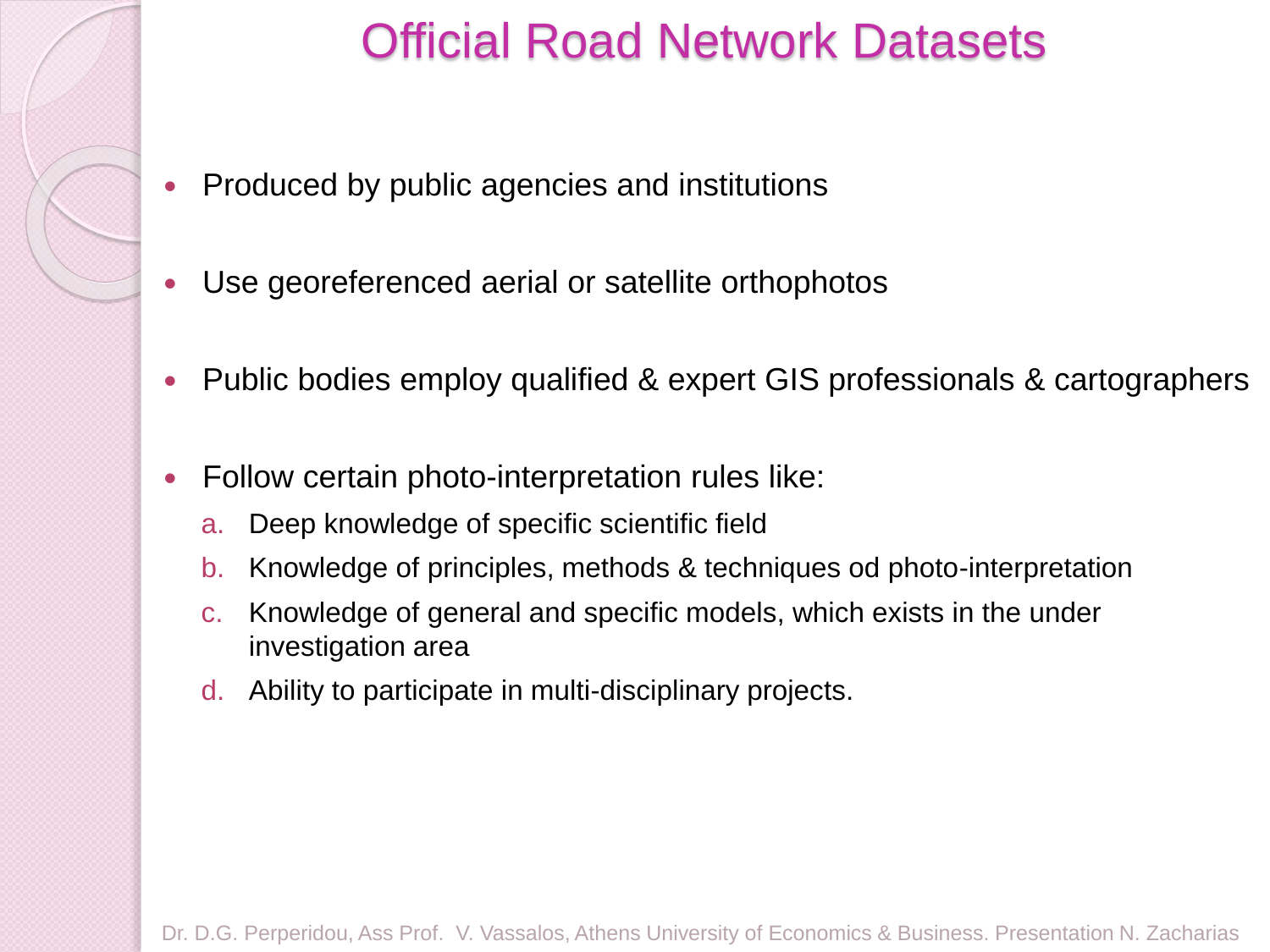

# OpenStreetMap - OSM

- Creation & provision of free geographic data such as street maps
- Involvement of OSM community
- Anyone can participate regardless of educational of professional background
- Production of nodes and lines
- OSM contributors are not familiar with photo-interpretation rules
- Road network characteristics are not represented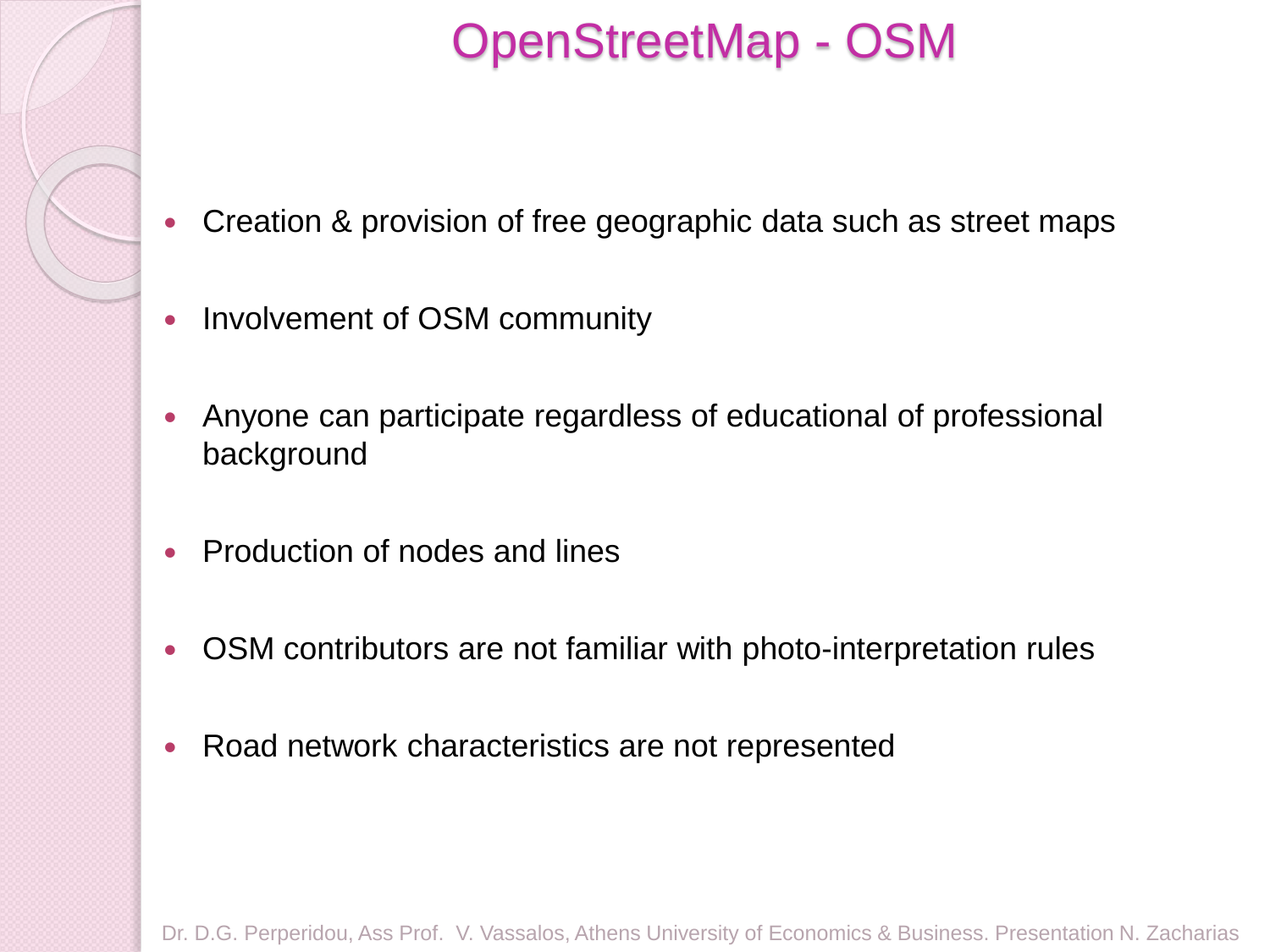

# OSM data for Municipality of Athens

- The OSM Athens community is less committed than other OSM communities
- The OSM datasets for Athens Municipality have large scale errors, inconsistencies and poor quality
- There is no involvement of experienced professionals
- The most serious errors of the datasets are:
	- a) Incorrect lanes number and road width, especially in central roads (roads of the primary road network)
	- b) Incorrect roads direction
	- c) Incorrect representation of one way roads as two way.
	- d) Incorrect position of traffic lights and incorrect phases and cycles.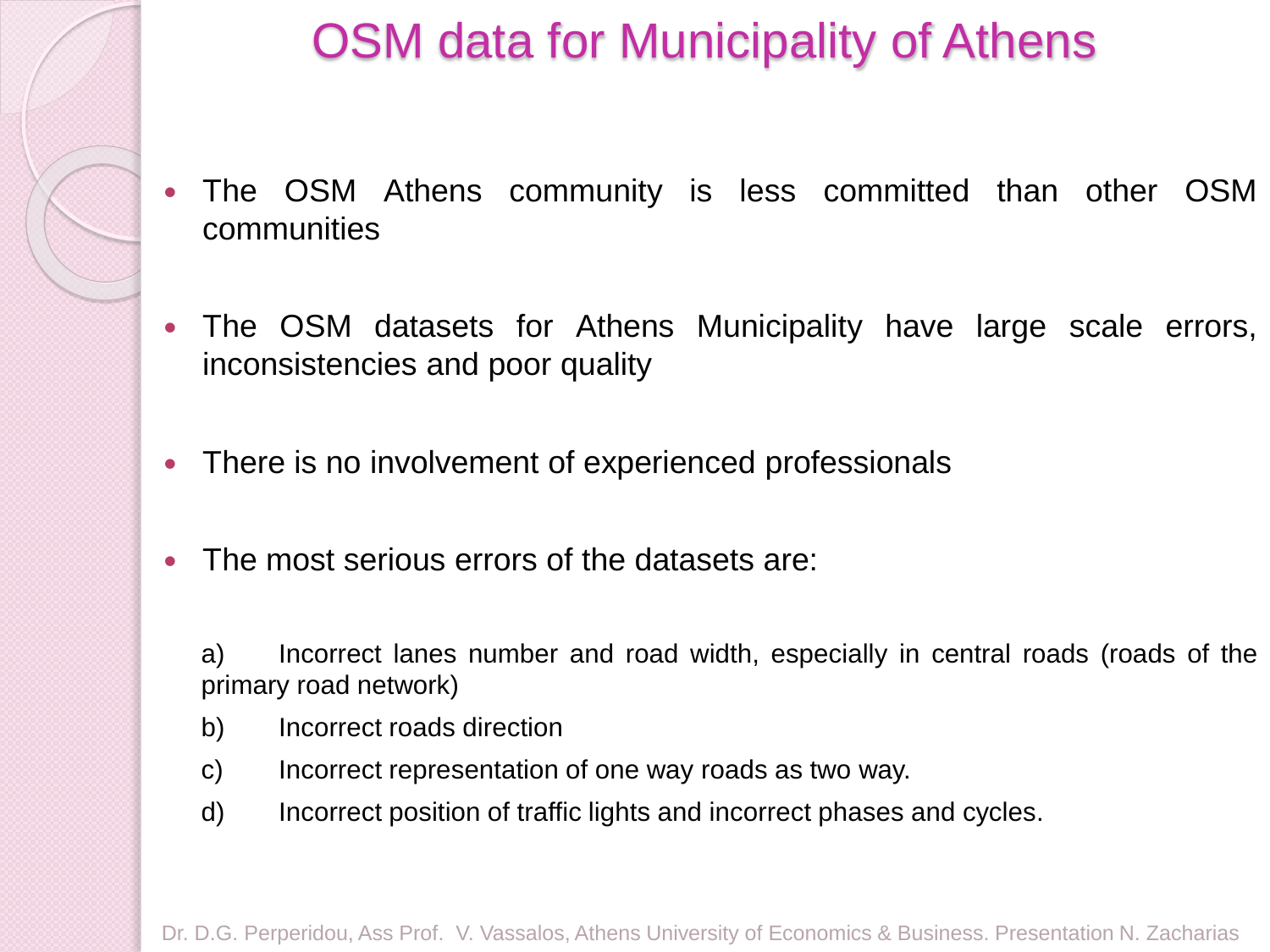

# OSM data for Municipality of Athens examples



Panepistimiou Av. represented in OSM dataset as one lane

Panepistimiou Av. is 5 lane urban artery

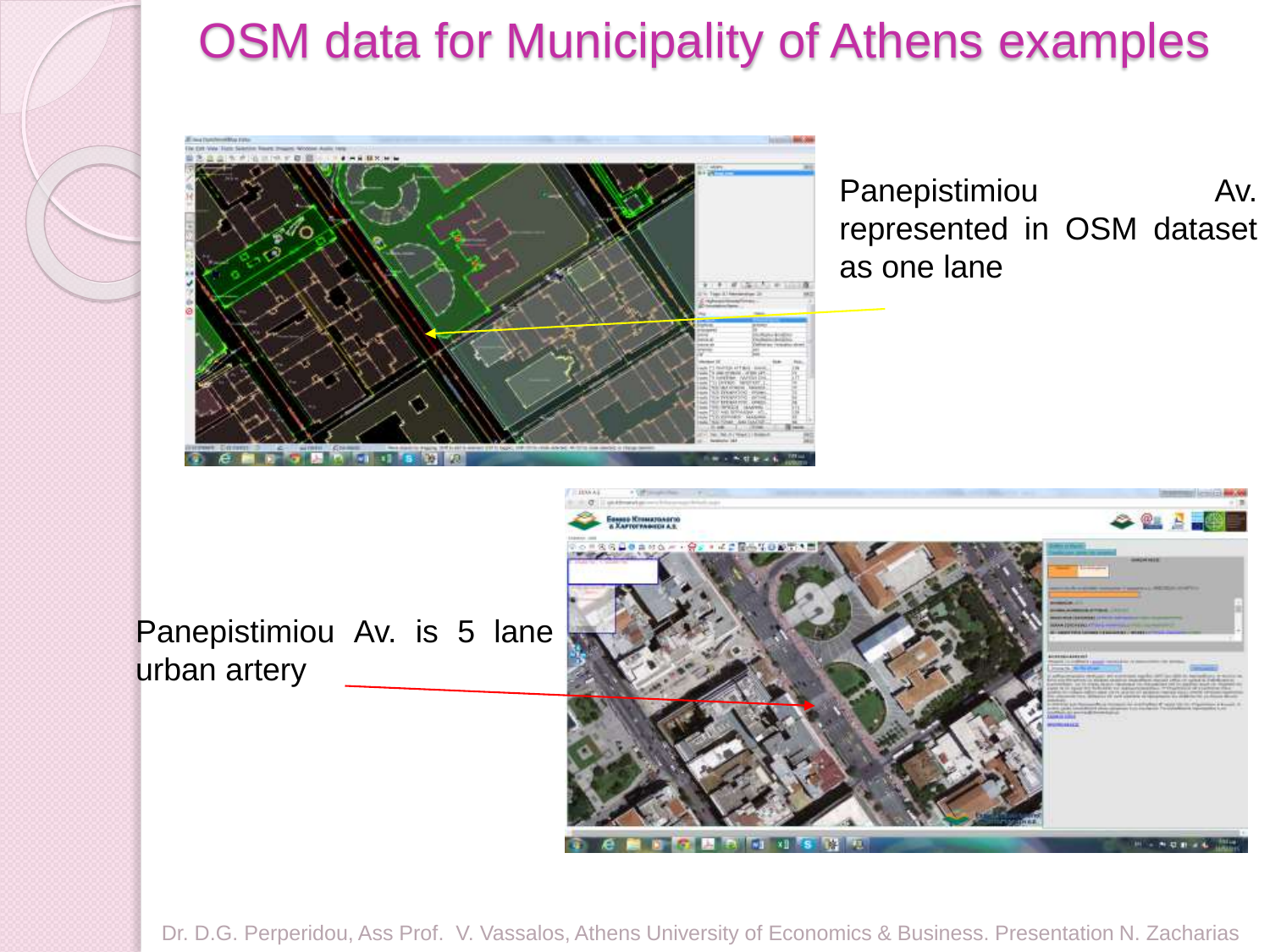

**OSM volunteers should follow certain rules**

- 1. Recognize the basic characteristics of a road: road length, number of lanes (throughout its length) & direction.
- 2. Road lanes are separated by white painted lines.
- 3. Use official orthophotos, especially in cases of uncertainty and in order to follow photo-interpretation rules (like National Cadastre and Mapping Agency for Greece) for example to verify number of lanes and road direction (or directions)
- 4. Use other image sources like Google street view for improving the photointerpretation outcome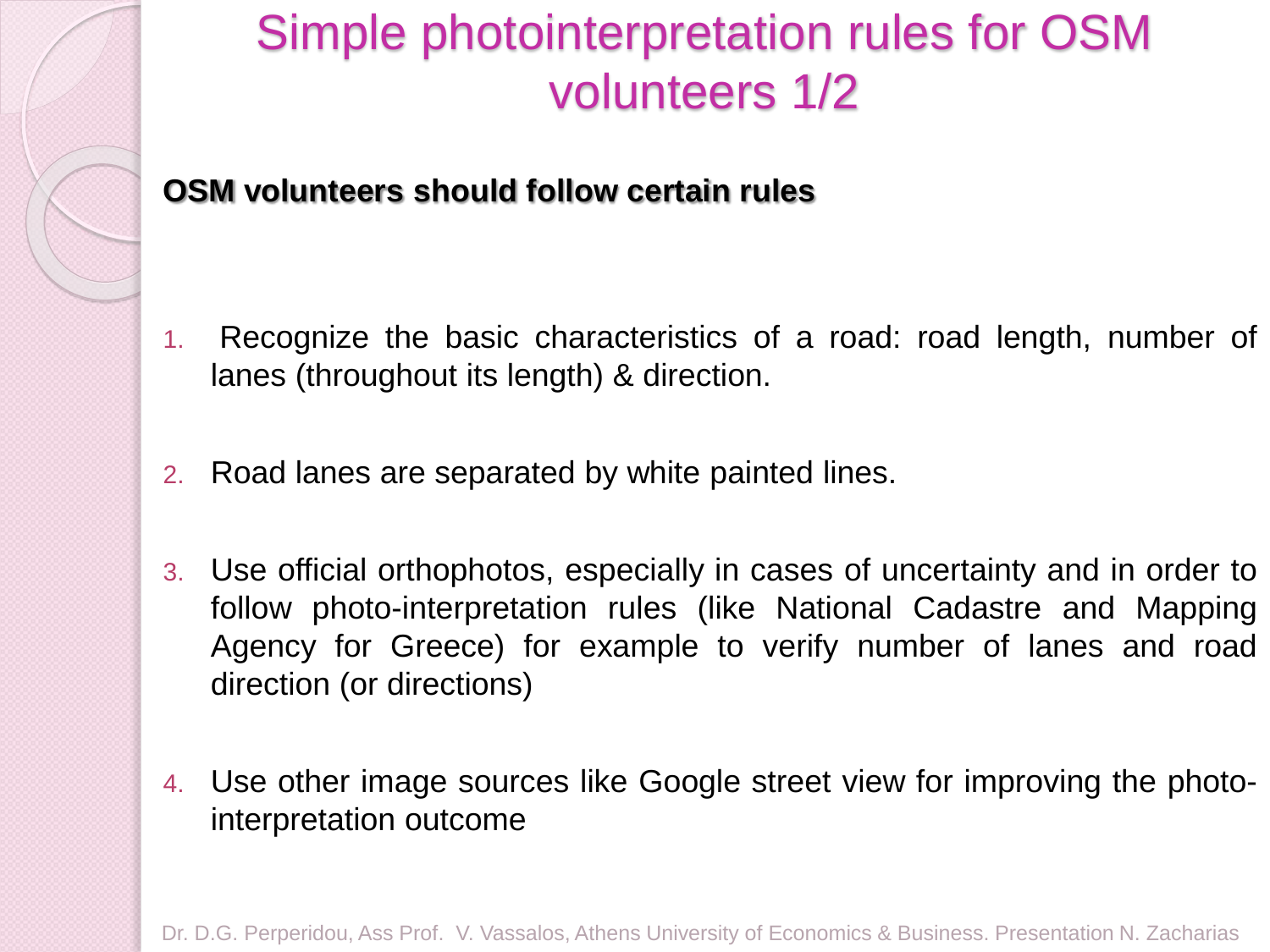## Simple photointerpretation rules for OSM volunteers 2/2

- 5. Get familiar with OSM Highway International Equivalence for road classification in different countries.
- 6. Follow the road classification for each country
- 7. Get familiar with the roads that have the intention to represent
- 8. Respect the number of lanes of each road that is represented. Road lanes are separated by white lanes. Bus lanes are separated by yellow lines